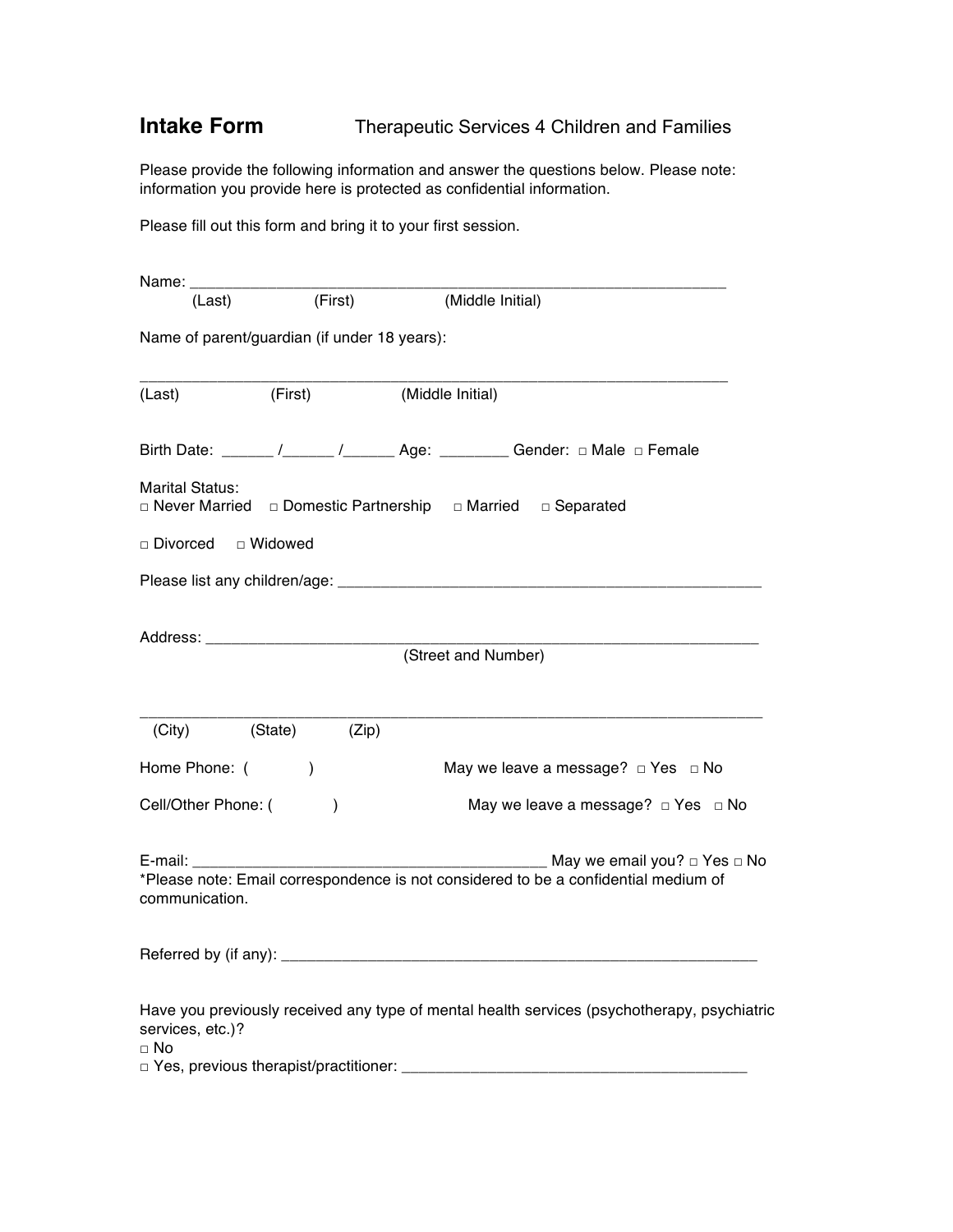Are you currently taking any prescription medication? □ Yes □ No

Please list: \_\_\_\_\_\_\_\_\_\_\_\_\_\_\_\_\_\_\_\_\_\_\_\_\_\_\_\_\_\_\_\_\_\_\_\_\_\_\_\_\_\_\_\_\_\_\_\_\_\_\_\_\_\_\_\_\_\_\_\_\_\_\_

Have you ever been prescribed psychiatric medication? □ Yes □ No

Please list and provide dates: \_\_\_\_\_\_\_\_\_\_\_\_\_\_\_\_\_\_\_\_\_\_\_\_\_\_\_\_\_\_\_\_\_\_\_\_\_\_\_\_\_\_\_\_\_\_\_\_\_

## GENERAL HEALTH AND MENTAL HEALTH INFORMATION

1. How would you rate your current physical health? (please circle)

Poor Unsatisfactory Satisfactory Good Very good

\_\_\_\_\_\_\_\_\_\_\_\_\_\_\_\_\_\_\_\_\_\_\_\_\_\_\_\_\_\_\_\_\_\_\_\_\_\_\_\_\_\_\_\_\_\_\_\_\_\_\_\_\_\_\_\_\_\_\_\_\_\_\_\_\_\_\_\_\_\_\_\_

\_\_\_\_\_\_\_\_\_\_\_\_\_\_\_\_\_\_\_\_\_\_\_\_\_\_\_\_\_\_\_\_\_\_\_\_\_\_\_\_\_\_\_\_\_\_\_\_\_\_\_\_\_\_\_\_\_\_\_\_\_\_\_\_\_\_\_\_\_\_\_\_

\_\_\_\_\_\_\_\_\_\_\_\_\_\_\_\_\_\_\_\_\_\_\_\_\_\_\_\_\_\_\_\_\_\_\_\_\_\_\_\_\_\_\_\_\_\_\_\_\_\_\_\_\_\_\_\_\_\_\_\_\_\_\_\_\_\_\_\_\_\_\_\_

\_\_\_\_\_\_\_\_\_\_\_\_\_\_\_\_\_\_\_\_\_\_\_\_\_\_\_\_\_\_\_\_\_\_\_\_\_\_\_\_\_\_\_\_\_\_\_\_\_\_\_\_\_\_\_\_\_\_\_\_\_\_\_\_\_\_\_\_\_\_\_\_

Please list any specific health problems you are currently experiencing:

2. How would you rate your current sleeping habits? (please circle)

Poor Unsatisfactory Satisfactory Good Very good

Please list any specific sleep problems you are currently experiencing:

3. How many times per week do you generally exercise? \_\_\_\_\_\_\_\_\_\_

What types of exercise to you participate in

\_\_\_\_\_\_\_\_\_\_\_\_\_\_\_\_\_\_\_\_\_\_\_\_\_\_\_\_\_\_\_\_\_\_\_\_\_\_\_\_\_\_\_\_\_\_\_\_\_\_\_\_\_\_\_\_\_\_\_\_\_\_\_\_\_\_\_\_\_\_\_\_

4. Please list any difficulties you experience with your appetite or eating patterns

|  |  | 5. Are you currently experiencing overwhelming sadness, grief or depression? |  |  |
|--|--|------------------------------------------------------------------------------|--|--|
|  |  |                                                                              |  |  |

 $\neg$  No

□ Yes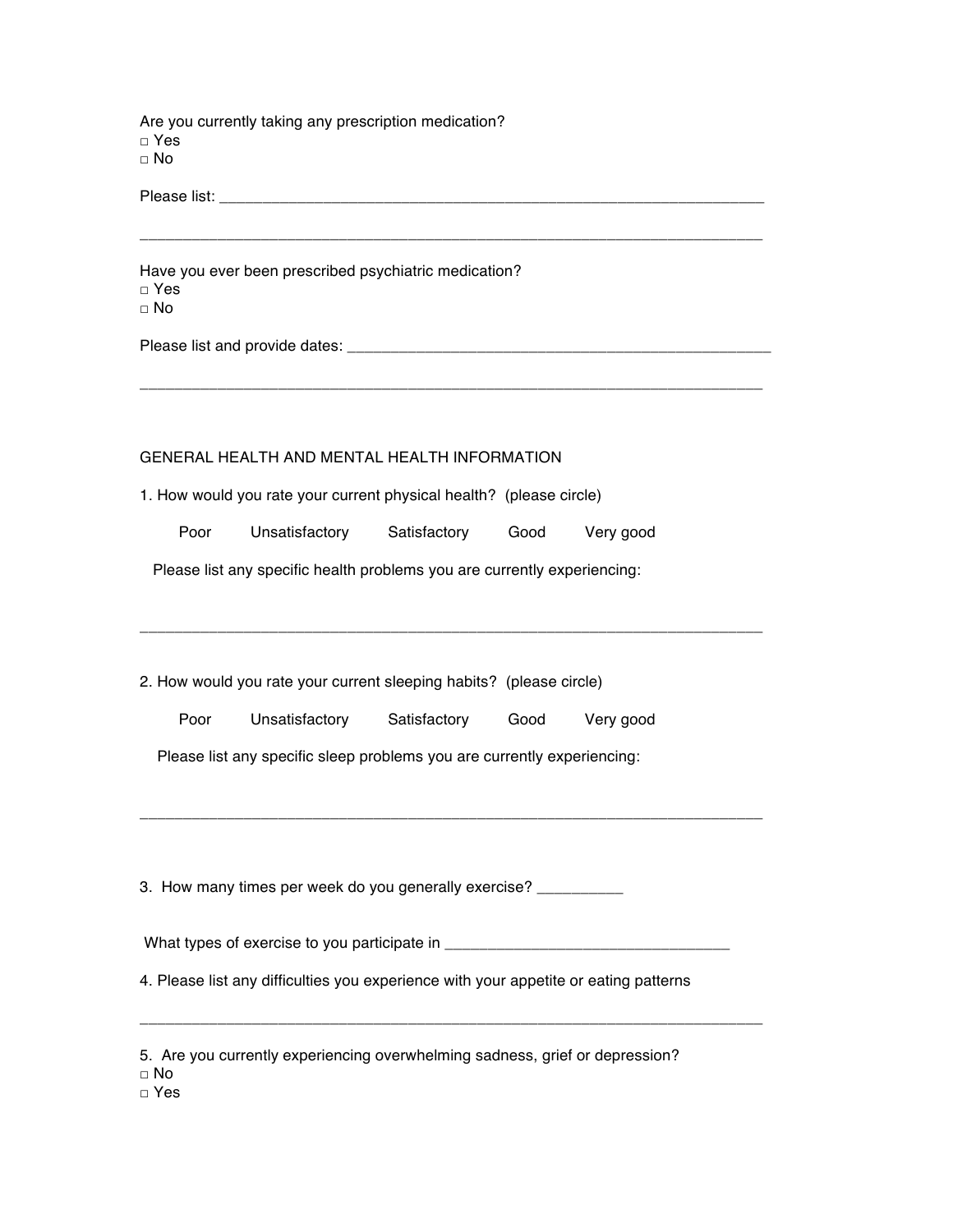| 6. Are you currently experiencing anxiety, panic attacks or have any phobias?<br>$\sqcap$ No<br>$\Box$ Yes            |
|-----------------------------------------------------------------------------------------------------------------------|
| If yes, when did you begin experiencing this? __________________________________                                      |
| 7. Are you currently experiencing any chronic pain?<br>$\Box$ No<br>$\Box$ Yes                                        |
|                                                                                                                       |
| 8. Do you drink alcohol more than once a week? $\Box$ No $\Box$ Yes                                                   |
| 9. How often do you engage recreational drug use? $\Box$ Daily $\Box$ Weekly $\Box$ Monthly<br>□ Infrequently □ Never |
| 10. Are you currently in a romantic relationship? $\Box$ No $\Box$ Yes                                                |
|                                                                                                                       |
| On a scale of 1-10, how would you rate your relationship? ___________                                                 |

11. What significant life changes or stressful events have you experienced recently:

## FAMILY MENTAL HEALTH HISTORY:

In the section below identify if there is a family history of any of the following. If yes, please indicate the family member's relationship to you in the space provided (father, grandmother, uncle, etc.).

|                                      | <b>Please Circle</b> | List Family Member |
|--------------------------------------|----------------------|--------------------|
|                                      |                      |                    |
| Alcohol/Substance Abuse              | yes/no               |                    |
| Anxiety                              | yes/no               |                    |
| Depression                           | yes/no               |                    |
| Domestic Violence                    | yes/no               |                    |
| <b>Eating Disorders</b>              | yes/no               |                    |
| Obesity                              | yes/no               |                    |
| <b>Obsessive Compulsive Behavior</b> | yes/no               |                    |
| Schizophrenia                        | yes/no               |                    |
| <b>Suicide Attempts</b>              | yes/no               |                    |

ADDITIONAL INFORMATION: